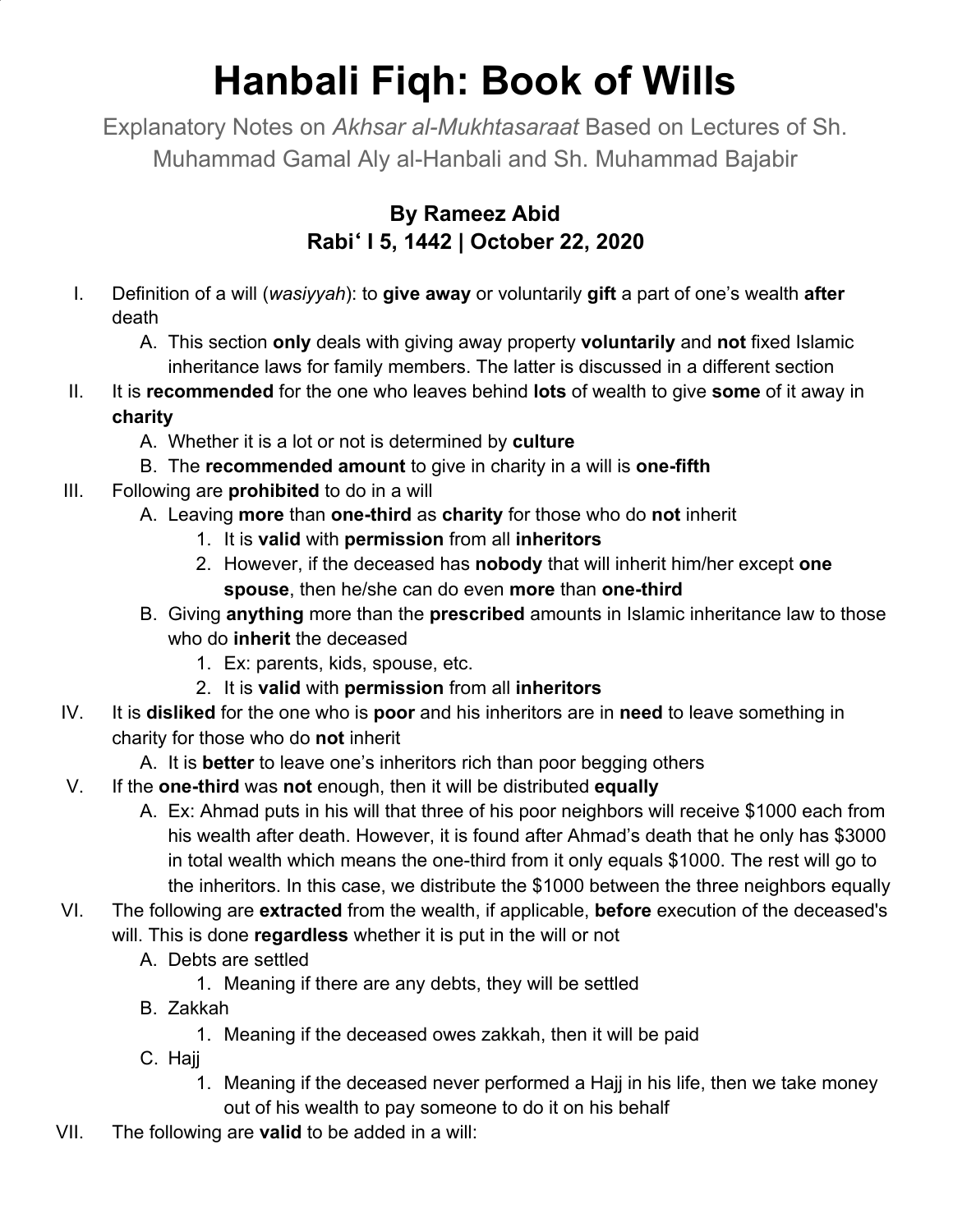- A. If a **master** leaves his **slave** wealth in **fractions/percentages**, then the slave will be **free** in **accordance** to it. Anything **extra** will be **handed** to the slave
	- 1. Ex 1: a master writes in his will, "I leave my slave one-third of my wealth." Let's assume that one-third of his wealth is equal to \$2000 and the slave is valued at \$1500. In this case, the slave will be freed and handed \$500
	- 2. Ex 2: a master writes in his will, "I leave my slave one-third of my wealth." Let's assume that one-third of his wealth is equal to \$2000 and the slave is valued at \$4000. In this case, the slave will be considered half free
	- 3. Slaves **cannot** own any wealth so a master **cannot** leave something **specific** for them
		- a) Ex: a master **cannot** say in the will, "I leave my slave \$200" or "I leave my slave a horse", etc. He can **only** speak in percentages or fractions
- B. Leaving something for an **unborn baby** with the **condition** that the pregnancy is **real** and **exists**
	- 1. Meaning someone **cannot** leave something for a **possible pregnancy** that **may** occur in the future, rather, it must **exist** at the time of writing the will
- VIII. The following are **invalid**, therefore, they **cannot** be added in a will:
	- A. Giving something to a Christian church
	- B. Giving something to a fire house of worship
		- 1. This is in reference to the Zoroastrian religion
	- C. Giving to publish the Torah or Injeel
	- D. Giving to any place of *shirk* or sin
	- E. Giving something to a dead person
	- IX. The will is considered **valid** even if the wealth being given is unknown, absent, not identified clearly, or something **unable** to be delivered
		- A. This is because the rules related to **wills** are **different** than those of **sale transactions**
			- 1. Wills resemble inheritance laws **not** sale transactions
		- B. Because inheritors generally do **not** know what they will inherit and they neither gain nor lose
	- X. If anything **extra produces** after a will, it will be **added** to the will
		- A. Ex: Ahmad writes in his will that his friend Zayd will get one-third of his wealth. At the time of writing the will, Ahmad had \$30,000 in his account. This means Zayd would get \$10,000. However, if Ahmad's wealth had multiplied by the time he died to \$75,000, then this means Zayd would get \$25,000
			- 1. Meaning we **base** it based on the wealth **at the time of the deceased's death** and **not** before it
	- XI. If a **particular** type of wealth mentioned in a will is **destroyed**, then it **invalidates** that part of the will
		- A. Ex: Ahmad says that his friend Zayd will get his Honda Civic after his death. If this car was wrecked and destroyed, then it will cancel that part of the will and Zayd will get nothing
- XII. If someone puts in his will that a person be given **wealth** in the **same amount** as one of his **particular inheritors**, then that person will receive the **same** as that particular inheritor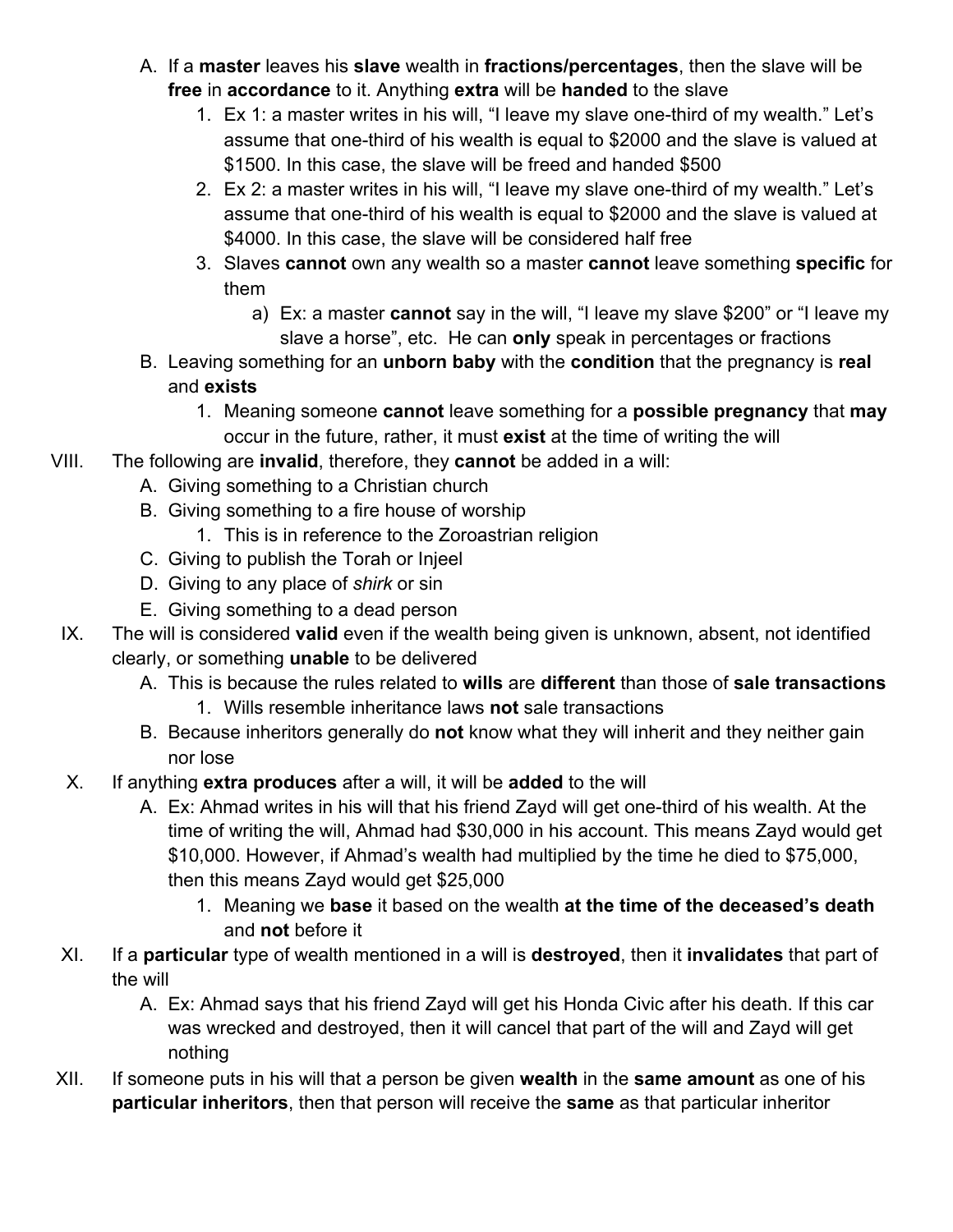- A. Ex 1: Ahmad puts in his will that his friend Zayd get in wealth the same amount as one of his sons. Let us assume that Ahmad has two sons. In this case, the wealth will be divided into three parts and each will get one portion
- B. Ex 2: Ahmad puts in his will that his friend Zayd get in wealth the same amount as his son. Let us assume that Ahmad has one son and one daughter. In this case, the wealth will be divided into five parts. The son and Zayd will get two portions each and the daughter will get one portion
- C. Ex 3: Ahmad puts in his will that his friend Zayd get in wealth the same amount as his daughter. Let us assume that Ahmad has one son and one daughter. In this case, the wealth will be divided into four parts. The son will get two portions and the daughter and Zayd will get one portion each
- XIII. If someone puts in his will that a person be given **wealth** in the **same amount** as **any** one of his **inheritors** but does **not** specify it, then that person will receive the **same** as the inheritor that gets the **least**
	- A. Ex: Ahmad puts in his will that his friend Zayd get in wealth the same amount as any one of his inheritors. Let us assume that Ahmad has two sons and a daughter. In this case, Zayd will receive the same amount as that for the daughter
- XIV. If someone puts in his will that a *sahm* **(سهم (**of his wealth be given to so-and-so **without** specifying the exact amount, then that person will receive **one-sixth**

A. This is because the Arabic word *sahm* **linguistically** means one-sixth

XV. If someone puts in his will that so-and-so be given **something**, a **piece**, or **anything**, then the inheritors can give that person literally **anything** they **want** even if it is just \$1 and it would **suffice** and be considered **valid**

## Rulings Related to Those Appointed to Execute a Will

- I. Terms to know:
	- A. *Al-Moosiy* (الموصي(: the **owner** of the will (i.e. testator)
		- 1. Meaning the **deceased** leaving the wealth **behind**
	- B. *Al-Moosaa bihi* (به الموصى(: the **wealth** that will be **given** in the will
	- C. *Al-Moosaa lahu* (له الموصى(: the **person** who is going to **receive** something from the will
	- D. *Al-Moosaa ilayhi* (إلیه الموصى(: the **person appointed** to **execute** the will
- II. It is **valid** for a person to be **appointed** to execute someone's will provided that the appointed person is:
	- A. Muslim
	- B. *Mukallaf* (pubescent and sane)
	- C. Mature
		- 1. Meaning he is able to handle the wealth in the best way and not foolishly
	- D. Just
		- 1. Even if he only **appears** that way
			- a) Meaning what we can tell from his public behavior is that he is a just person
- III. If a **disbeliever** appoints a **Muslim** to execute his will, it is **valid**. The opposite is **not** valid A. As long as there is nothing in the will that **violates** Islamic law